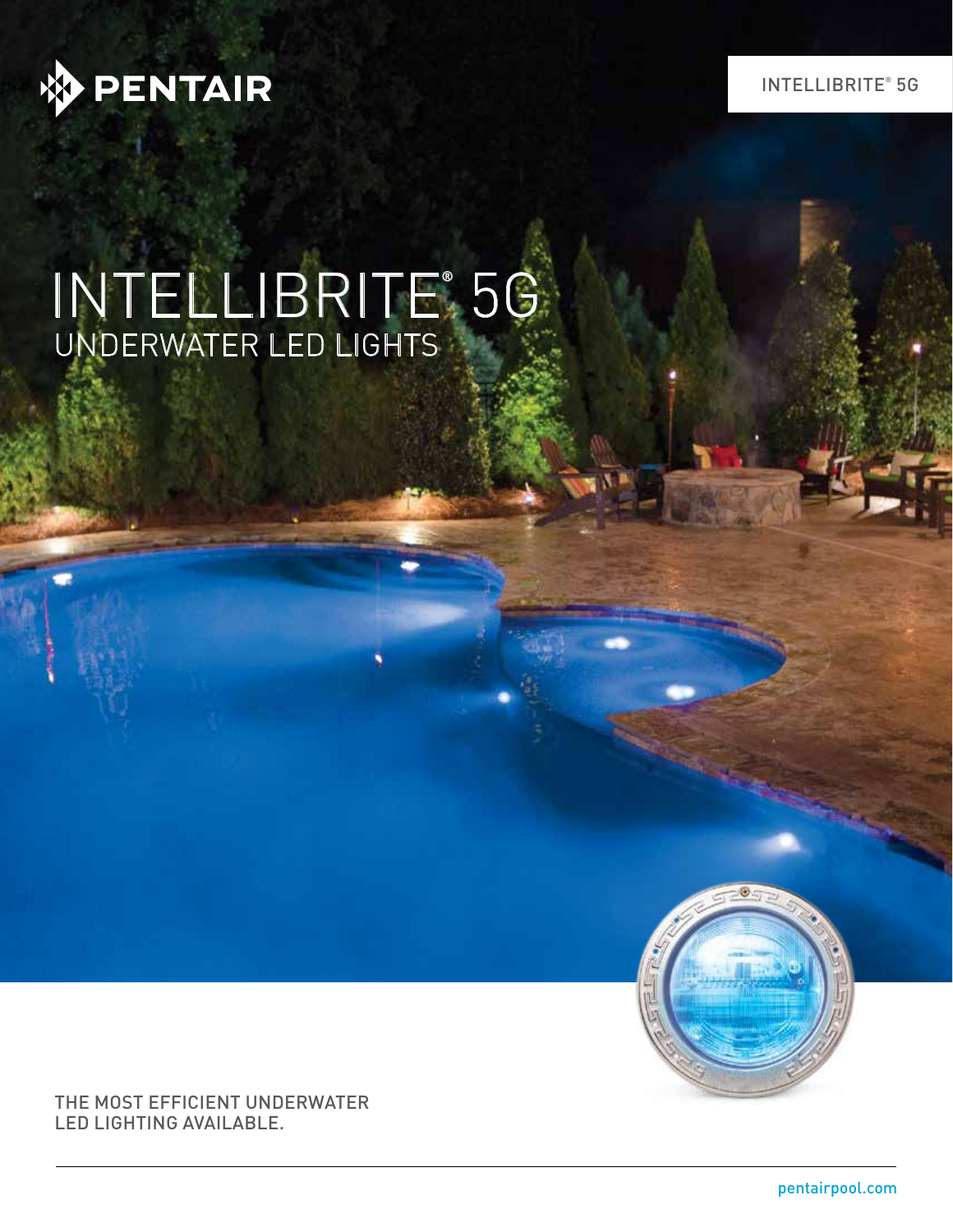## **Unmatched energy efficiency.**

IntelliBrite® 5g Color-Changing Underwater LED Lights provide vivid illumination using less than half the energy of competing LED lights. Plus, by consuming only 26 watts for pool lights and 18 watts for spa lights, IntelliBrite 5g lights also use significantly less energy than traditional incandescent and halogen pool lights. No other LED light offers the same level of savings and efficiency.

#### Fixed-color choices



Blue





Magenta

### POOLSIDE NIGHTS GO FROM GREAT TO SPECTACULAR.

سأده

IntelliBrite 5g lights offer a virtually endless range of dramatic underwater lighting effects. With five vibrant, fixed colors and seven light shows, IntelliBrite 5g lights provide a full spectrum of options at your command.\*



**White** 

Red

\*Light intensity and color may vary depending on a number of factors including, but not limited to, light location, plaster color, pool depth/shape/geometry, overall lighting, etc.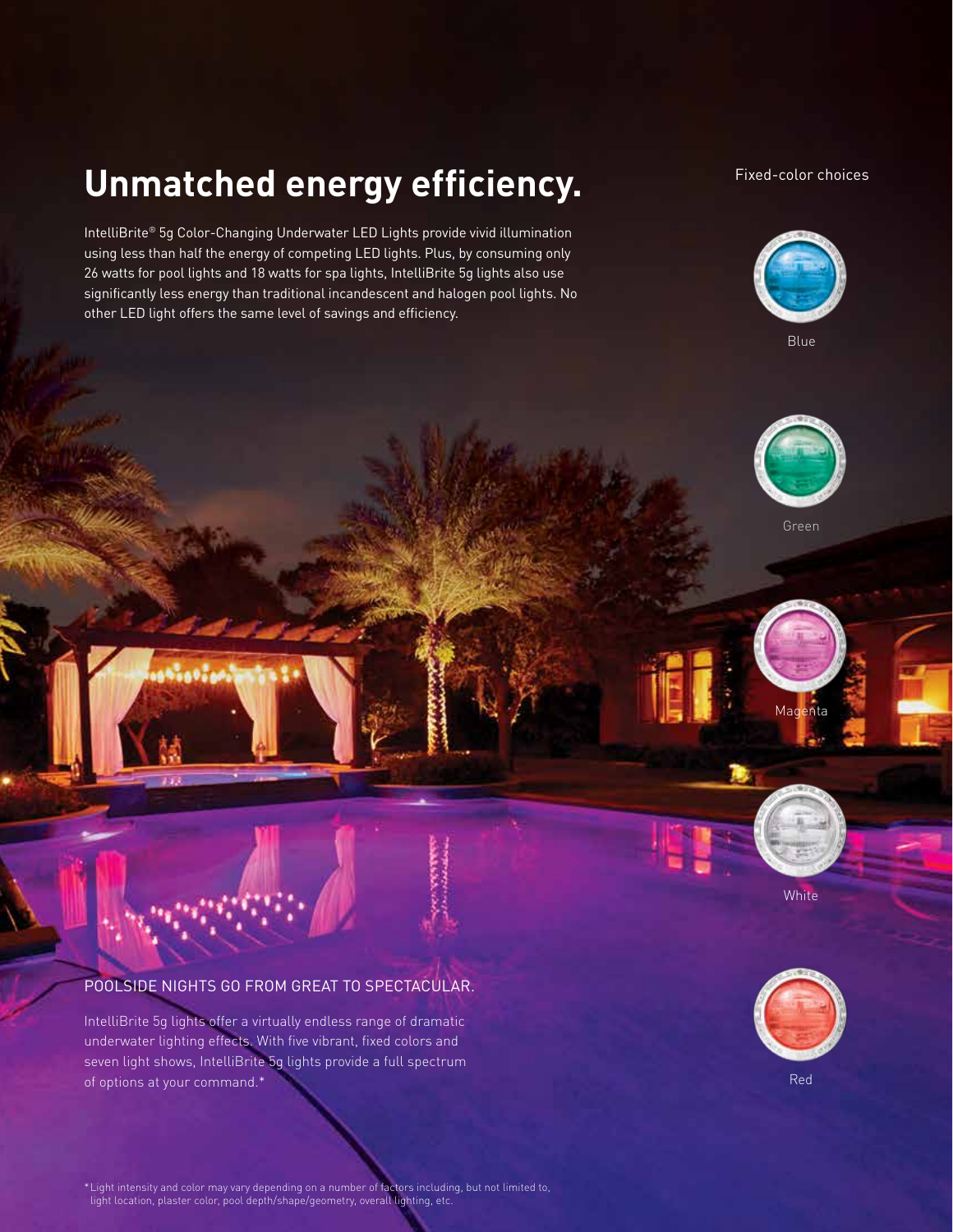#### Standard light shows



S*Am* Mode: Cycles through the color spectrum of the S*Am* Light



Party Mode: Rapid color changing builds energy and excitement



Romance Mode: Slow transition for a mesmerizing and calming routine



California Sunset Mode: Dramatic transitions of orange, red and magenta tones



American Mode: Patriotic red, white and blue transition



Caribbean Mode: Transitions between a variety of blues and greens



Royal Mode: Cycle that selects only rich, deep tones of color

#### BETTER LIGHT DISPERSION.

The innovative lens geometry and reflector design of the IntelliBrite 5g lights provide a choice in positioning based on a pool's shape and layout. The default wide mode is used for lights in the side of pools, while the narrow mode is used for lighting under diving boards and can illuminate the length of the pool. Plus, IntelliBrite 5g's light beam distribution eliminates "hot spots" and glare.



1) Reflector  $\binom{2}{2}$  LED lights  $\binom{3}{3}$  distribution  $\binom{4}{3}$ Light beam<br>distribution





#### SYNCHRONIZES SEAMLESSLY WITH CONTROL SYSTEMS.

IntelliBrite 5g lights easily pair with IntelliTouch® or EasyTouch® Control Systems for superior pool, spa and poolscape equipment automation. In addition, the IntelliBrite Controller offers pool and spa owners without an automation system fast and easy switching to their favorite color modes.